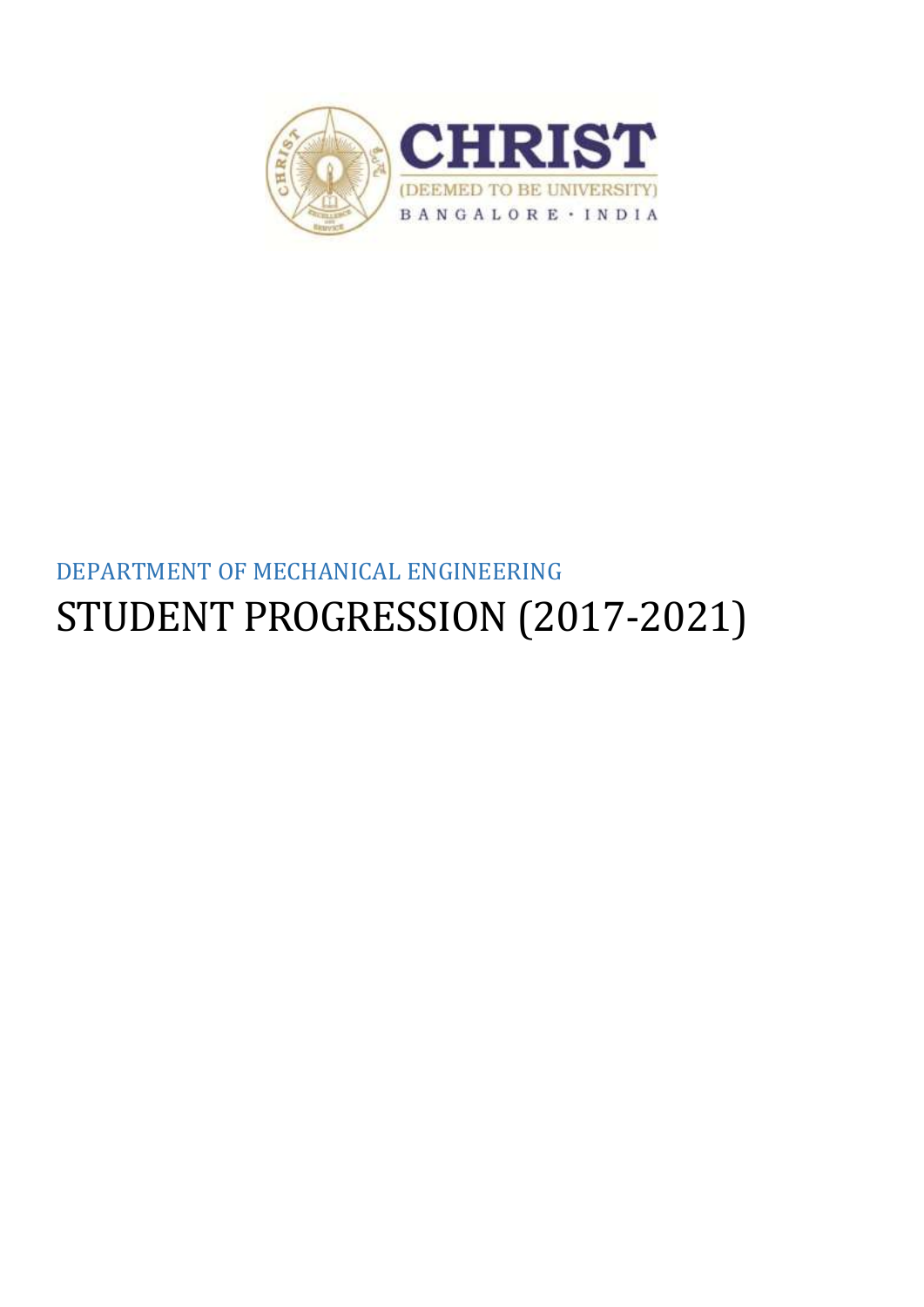

## DEPARTMENT OF MECHANICAL ENGINEERING

### I. LIST OF STUDENTS PLACED

| <b>SLNO</b>      | <b>REGISTER</b> | <b>NAME OF THE</b>        | <b>COMPANY</b>        | <b>TYPE OF</b>   |
|------------------|-----------------|---------------------------|-----------------------|------------------|
|                  | <b>NUMBER</b>   | <b>STUDENT</b>            |                       | <b>PLACEMENT</b> |
| 1.               | 1761467         | Ronik J                   | Repos                 | <b>ON CAMPUS</b> |
| 2.               | 1760402         | Sharon Biju               | Repos                 | <b>ON CAMPUS</b> |
| 3.               | 1761436         | Jebin Nelson              | Repos                 | <b>ON CAMPUS</b> |
| 4.               | 1761471         | Saurabh Ravi<br>Kumar     | Repos                 | <b>ON CAMPUS</b> |
| $\overline{5}$ . | 1761451         | Mohan Kumar U             | Repos                 | <b>ON CAMPUS</b> |
| 6.               | 1760352         | Prasanna P                | Repos                 | <b>ON CAMPUS</b> |
| 7.               | 1761422         | Chaitya Shah              | Repos                 | <b>ON CAMPUS</b> |
| 8.               | 1761406         | Akash John                | Amazon                | <b>ON CAMPUS</b> |
| 9.               | 1761537         | Niyah Mary Jacob          | Amazon                | <b>ON CAMPUS</b> |
| 10.              | 1761473         | Sourabh Singh             | Amazon                | <b>ON CAMPUS</b> |
| 11.              | 1761432         | <b>Gowtham Ramesh</b>     | Amazon                | <b>ON CAMPUS</b> |
| 12.              | 1761485         | Riya                      | Amazon                | <b>ON CAMPUS</b> |
| 13.              | 1761425         | Da Silva Daniel<br>Mathew | Amazon                | <b>ON CAMPUS</b> |
| 14.              | 1761406         | Akash John                | Ankit Aerospace       | <b>ON CAMPUS</b> |
| 15.              | 1761499         | Sibin S Varghese          | Ankit Aerospace       | <b>ON CAMPUS</b> |
| 16.              | 1761445         | Manu Jose                 | Ankit Aerospace       | <b>ON CAMPUS</b> |
| 17.              | 1761410         | Alex Halton.W             | Pneumec Kontrols      | <b>ON CAMPUS</b> |
| 18.              | 1761429         | Felix K Babu              | Rishi Fibc            | <b>ON CAMPUS</b> |
| 19.              | 1760352         | Prasanna P                | Rishi Fibc            | <b>ON CAMPUS</b> |
| 20.              | 1761444         | M Abhishek                | Rishi Fibc            | <b>ON CAMPUS</b> |
| 21.              | 1761448         | Mo Sreeragh               | Rishi Fibc            | <b>ON CAMPUS</b> |
| 22.              | 1761445         | Manu Jose                 | Rishi Fibc            | <b>ON CAMPUS</b> |
| 23.              | 1761496         | Kevin Bijo Cherian        | Unschool              | <b>ON CAMPUS</b> |
| 24.              | 1761476         | Tony Tom                  | <b>Great Learning</b> | <b>ON CAMPUS</b> |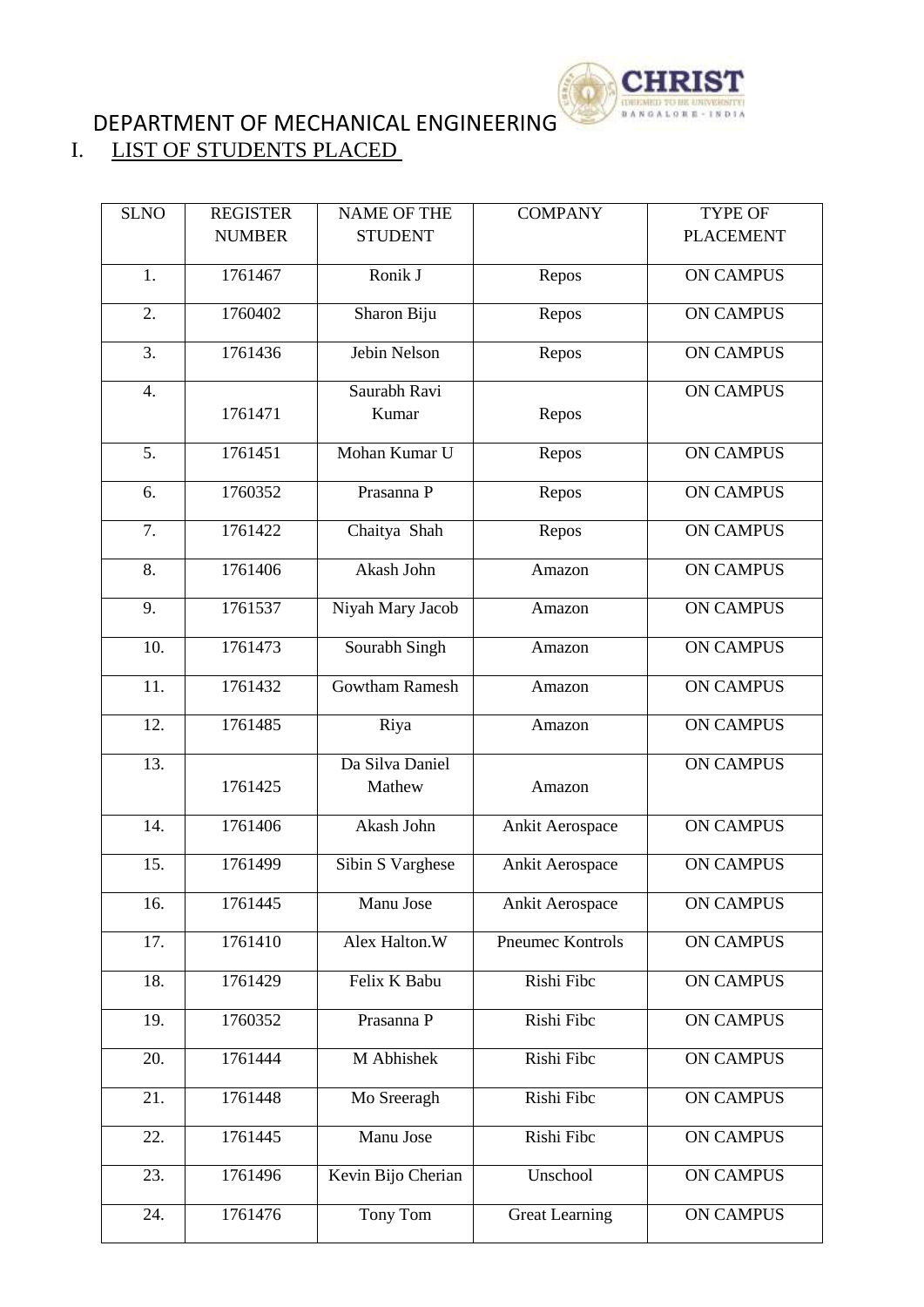

## DEPARTMENT OF MECHANICAL ENGINEERING

| 25.               | 1761427 | <b>Edwin Thomas</b>            | <b>Great Learning</b>             | <b>ON CAMPUS</b> |
|-------------------|---------|--------------------------------|-----------------------------------|------------------|
| 26.               | 1760402 | Sharon Biju                    | <b>Great Learning</b>             | <b>ON CAMPUS</b> |
| 27.               | 1761405 | Ajith Anilkumar                | Radiant                           | <b>ON CAMPUS</b> |
| 28.               | 1761552 | Godwin P J                     | Radiant                           | <b>ON CAMPUS</b> |
| 29.               | 1761472 | Soorej Joseph Basil            | Radiant                           | <b>ON CAMPUS</b> |
| 30.               | 1761413 | <b>Anand Jose</b>              | Simplilearn                       | <b>ON CAMPUS</b> |
| 31.               | 1761551 | <b>Prem Kumar Mahto</b>        | Ace Industrial<br>Packaging       | <b>ON CAMPUS</b> |
| 32.               | 1761479 | Vignesh N                      | Johnson Controls                  | <b>ON CAMPUS</b> |
| 33.               | 1761541 | Prabhas Ranjan<br><b>Baral</b> | <b>Johnson Controls</b>           | <b>ON CAMPUS</b> |
| 34.               | 1761437 | Jeffin John C Sam              | <b>Seventh Sense</b>              | <b>ON CAMPUS</b> |
| $\overline{35}$ . | 1761555 | Roshan Shanmugan               | <b>Seventh Sense</b>              | <b>ON CAMPUS</b> |
| 36.               | 1761478 | Vaishak<br>Balachandran        | Indutch                           | <b>ON CAMPUS</b> |
| 37.               | 1761411 | Alex KR                        | Indutch                           | <b>ON CAMPUS</b> |
| 38.               | 1761501 | Akshay Mohandas                | <b>Growth Source</b><br>Financial | <b>ON CAMPUS</b> |
| 39.               | 1761538 | Sushmit<br>Bhattacharjee       | <b>Growth Source</b><br>Financial | <b>ON CAMPUS</b> |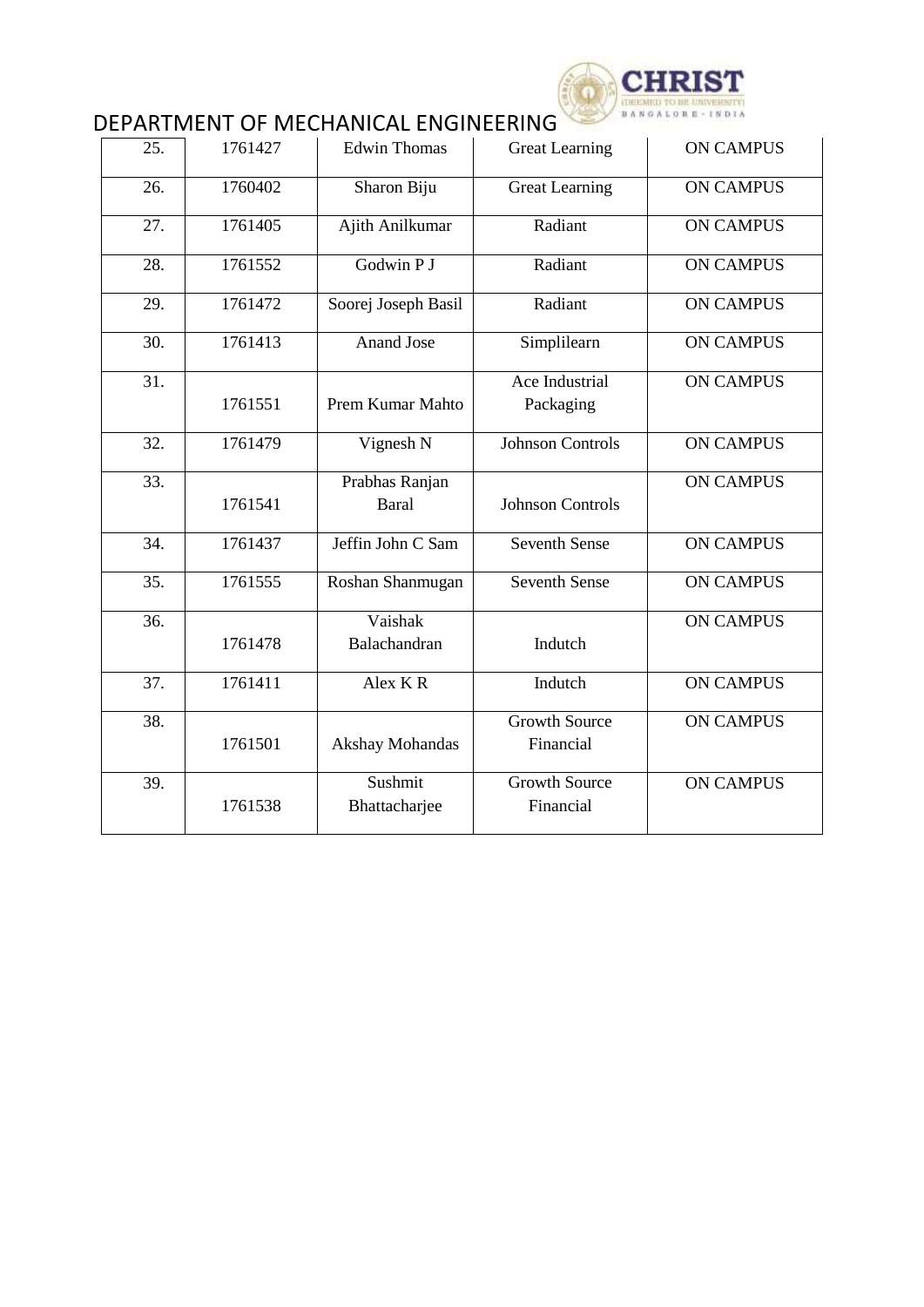



#### II. LIST OF STUDENTS IN ENTREPRENEURSHIP

| <b>SLNO</b> | REGISTER NO. | <b>NAME OF THE</b><br><b>STUDENT</b> | <b>COMPANY</b>                         |
|-------------|--------------|--------------------------------------|----------------------------------------|
|             | 1761441      | Thilak Bharath                       | KC Fitness, Founder/Fitness<br>Trainer |